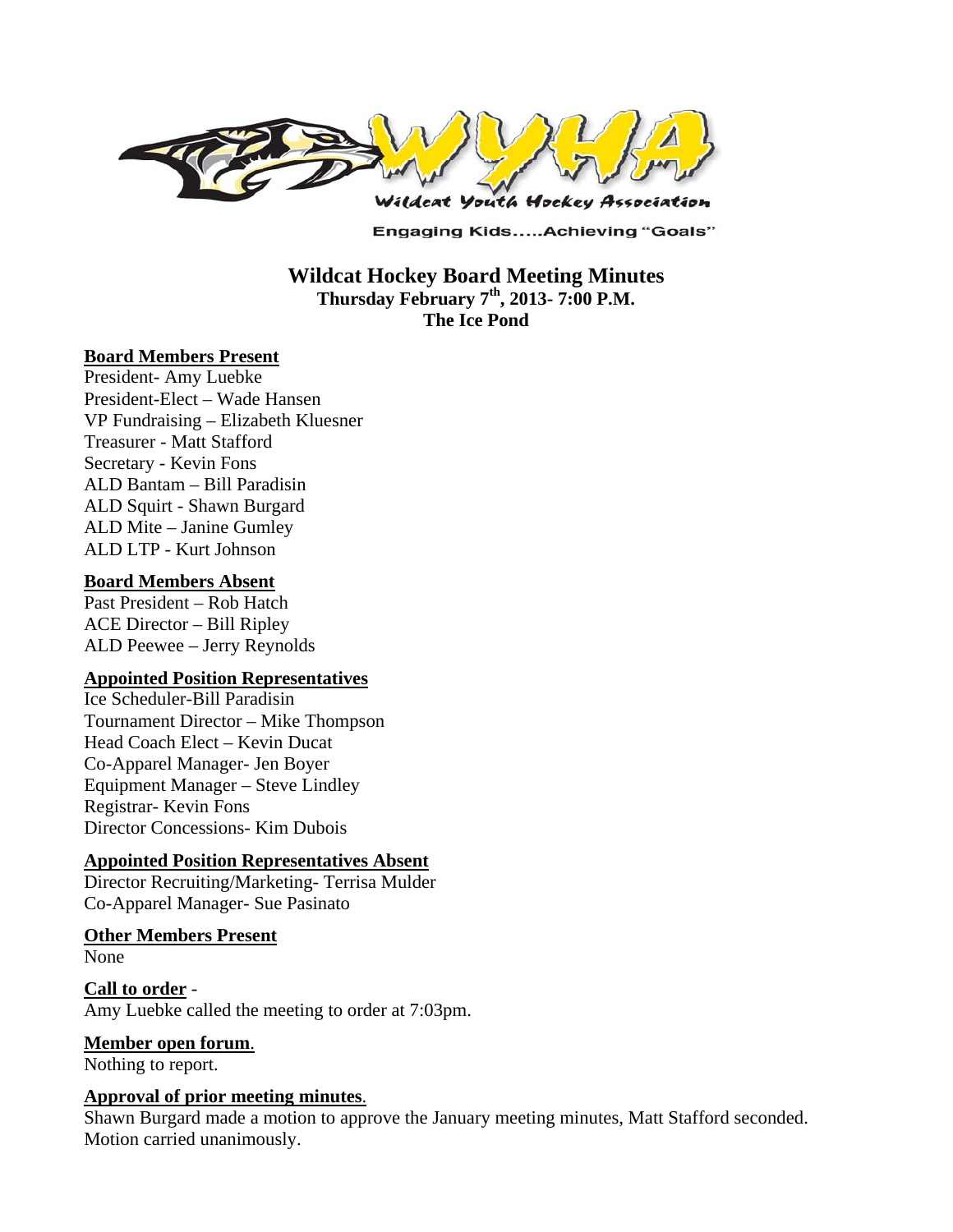## **Approval of agenda**

Matt Stafford made a motion to approve the agenda, Shawn Burgard seconded. Motion carried unanimously.

# **Reports:**

**Treasurer:** 

Reviewed Current Statements.

Approval of bills / Monthly Statement

Wade Hansen made a motion to approve the outstanding bills, Shawn Burgard seconded. Motion carried unanimously

 $2<sup>nd</sup>$  Half Bills

‐ How do we improve the process?? Suggestions??

Need to see where Bill Thousand is with the updates to the website for payments, amounts, and volunteer hours per family. Would like to have options for ACH payment online. LTS pay full amount vs. \$50 deposit.

**ALL ALD's:**  Nothing to Report

**LTS/MiniMite/LTP:** 

Nothing to report.

**Mite ALD:**  Nothing to report.

**Squirt ALD:**  Nothing to report.

**Pee Wee ALD:**  Nothing to Report

**Bantam ALD:**  Nothing to Report.

**General ALD:**  Nothing to report.

**Equipment:**  Nothing to Report

**Fundraising:**  Nothing to report.

**Apparel:**  Nothing to Report

**Registrar-**Nothing to Report

**Ice scheduler-**Planning Ice for next year – Working on schedule and Ice Needs for next season.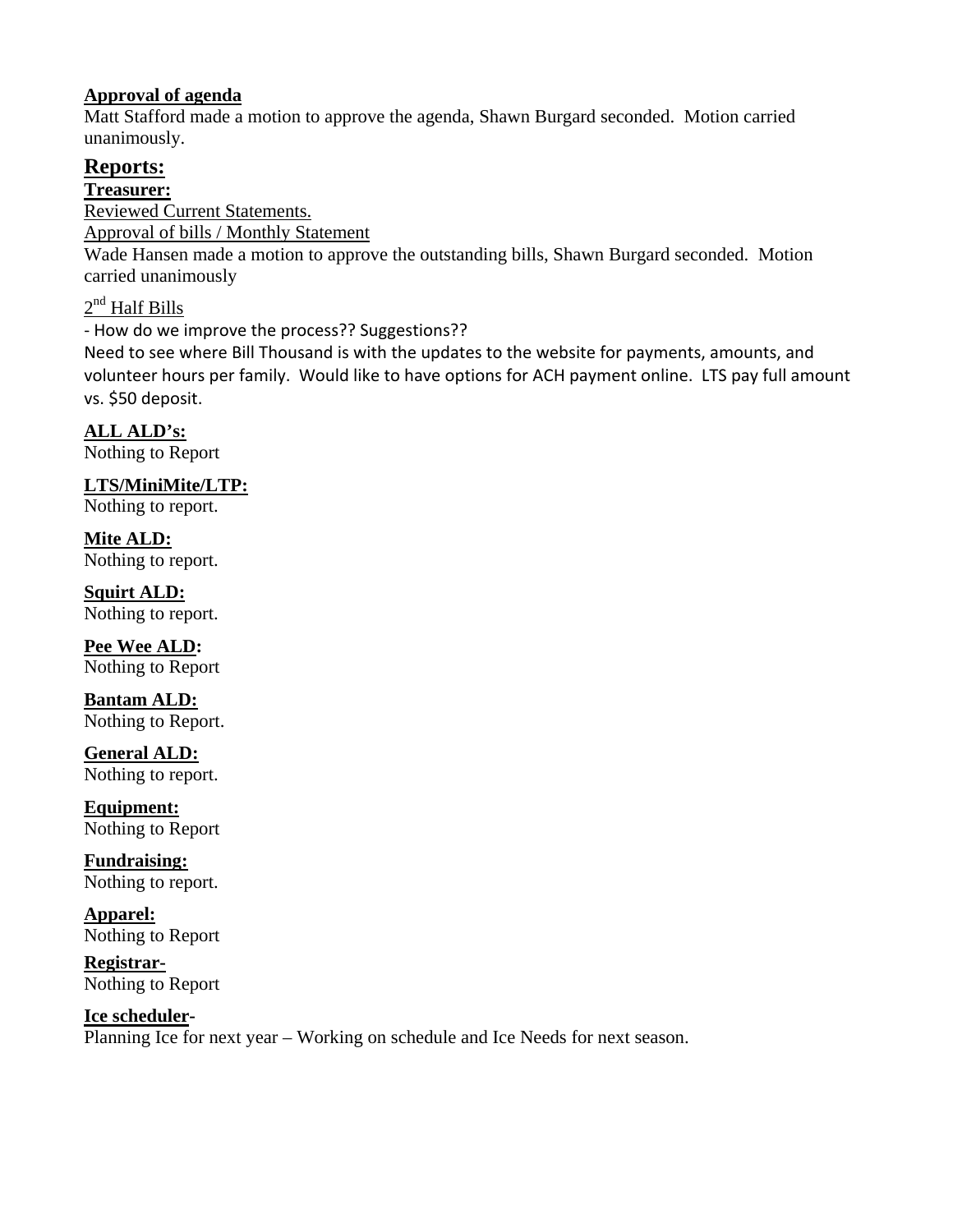## **Marketing Director:**

Working on gathering numbers for a strategic marketing plan.

Family Learning Nights - We are signed up at all the Waunakee schools – anyone willing to help Terrisa with this? Janine can help at Prairie, need to schedule the dates.

Waunakee may allow more in school advertising from local non-profits moving forward.

### **Ace Director / Head Coach Elect:**

Will schedule First Aid class for coaches in early fall.

### **Tournament Director:**

State Tournament ideas

- Pom Pom fundraising idea consensus was while nice idea, the cost was too high for the risk of not selling.
- Raffle prizes/baskets Send an e-mail and try to get more raffle items for both tournaments.
- Open Skate Purchasing ice night before Squirt B State tourney as a hospitality hour Mike will poll teams as to their interest.

Mite Jam – Kevin will send an e-mail to region 4 teams to get some more red teams.

#### **Concessions Director:**

Having a hard time filling shifts, need to find a way to better have reliable help for concessions.

#### **President elect –**

Nothing to report

### **Past President-**

Nothing to report

### **Old / New Business / President:**

#### Open Elected Positions -

Bantam ALD /Squirt ALD, LTP/LTS ALD, Secretary, President Elect, VP Fundraising, Head Coach Elect Have a couple candidates, need to focus on this and secure more candidates.

#### Annual Meeting/Awards Banquet -

Have at the Ice Pond with skating for the kids, brat fry? Announce teams onto the ice hand out patches and let them skate.

#### Parent Handbook Bylaw changes?

Would need to publish in February if any changes are made.